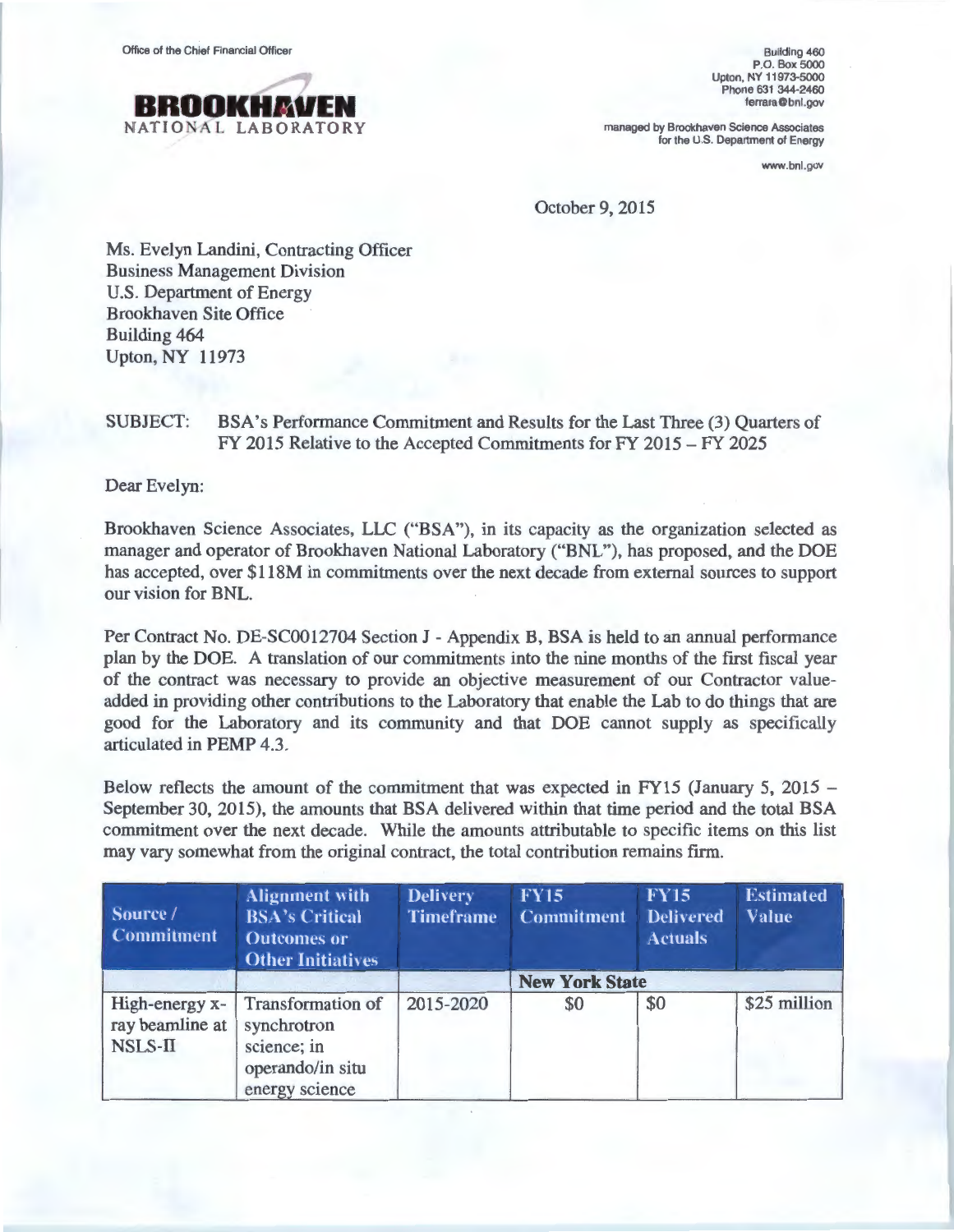| Accelerator &<br><b>Electron</b> Ion<br>Collider (EIC)<br>Design<br><b>Building</b>                                                                                           | Origins of matter<br>and mass                                                                           | 2015-2020        | \$0                           | \$0                                  | \$25 million        |
|-------------------------------------------------------------------------------------------------------------------------------------------------------------------------------|---------------------------------------------------------------------------------------------------------|------------------|-------------------------------|--------------------------------------|---------------------|
| <b>Establish Big</b><br>Data<br>Consortium-<br>Center for<br>Data-Driven<br>Discovery<br>(CD3)                                                                                | Data-driven<br>discovery                                                                                | 2015-2020        | \$0                           | \$0                                  | \$15 million        |
|                                                                                                                                                                               |                                                                                                         | <b>NYS Total</b> | \$0                           | \$0                                  | \$65                |
|                                                                                                                                                                               |                                                                                                         |                  |                               | <b>Brookhaven Science Associates</b> | million             |
|                                                                                                                                                                               |                                                                                                         |                  |                               |                                      |                     |
| Capitalize<br>Agreements<br>for<br>Commercializ-<br>ing<br>Technology<br>(ACT) and<br>non-federal<br>Work for<br>Others (WFO)<br>to accelerate<br>Laboratory<br>growth agenda | Growth in WFO,<br>energy technology;<br>workforce<br>development;<br>community<br>relations             | 2015-2025        | \$1.0M                        | \$1.876M                             | \$3.2<br>million    |
| <b>STEM</b>                                                                                                                                                                   | Workforce                                                                                               | 2015-2025        | \$150K                        | \$234K                               | \$2.0               |
| education and<br>community<br>outreach                                                                                                                                        | development;<br>community<br>relations                                                                  |                  |                               |                                      | million             |
| Laboratory                                                                                                                                                                    | Workforce                                                                                               | 2015-2025        | \$120K                        | \$159K                               | \$1.375             |
| employee<br>college<br>scholarships                                                                                                                                           | attraction and<br>retention                                                                             |                  |                               |                                      | million             |
| Laboratory<br>Director<br>discretionary<br>funds                                                                                                                              | <b>All Critical</b><br>Outcomes                                                                         | 2015-2025        | \$1.25M                       | \$1.245M                             | \$15.625<br>million |
|                                                                                                                                                                               |                                                                                                         | <b>BSA Total</b> | \$2.52M                       | \$3.514M                             | \$22.2\$            |
|                                                                                                                                                                               |                                                                                                         |                  | <b>Stony Brook University</b> |                                      | million             |
| <b>Stony Brook-</b>                                                                                                                                                           | Synchrotron                                                                                             | 2015-2025        | \$1.6M                        | \$2.284M                             | \$26.2              |
| <b>BNL</b> Joint<br>Appointments<br>In Dollars (in<br>number of<br>positions)                                                                                                 | sciences; Energy<br>sciences; High-<br><b>Energy Physics</b><br>(HEP);<br>Environmental;<br>Data-driven |                  | (24)                          | (20)                                 | million<br>(46)     |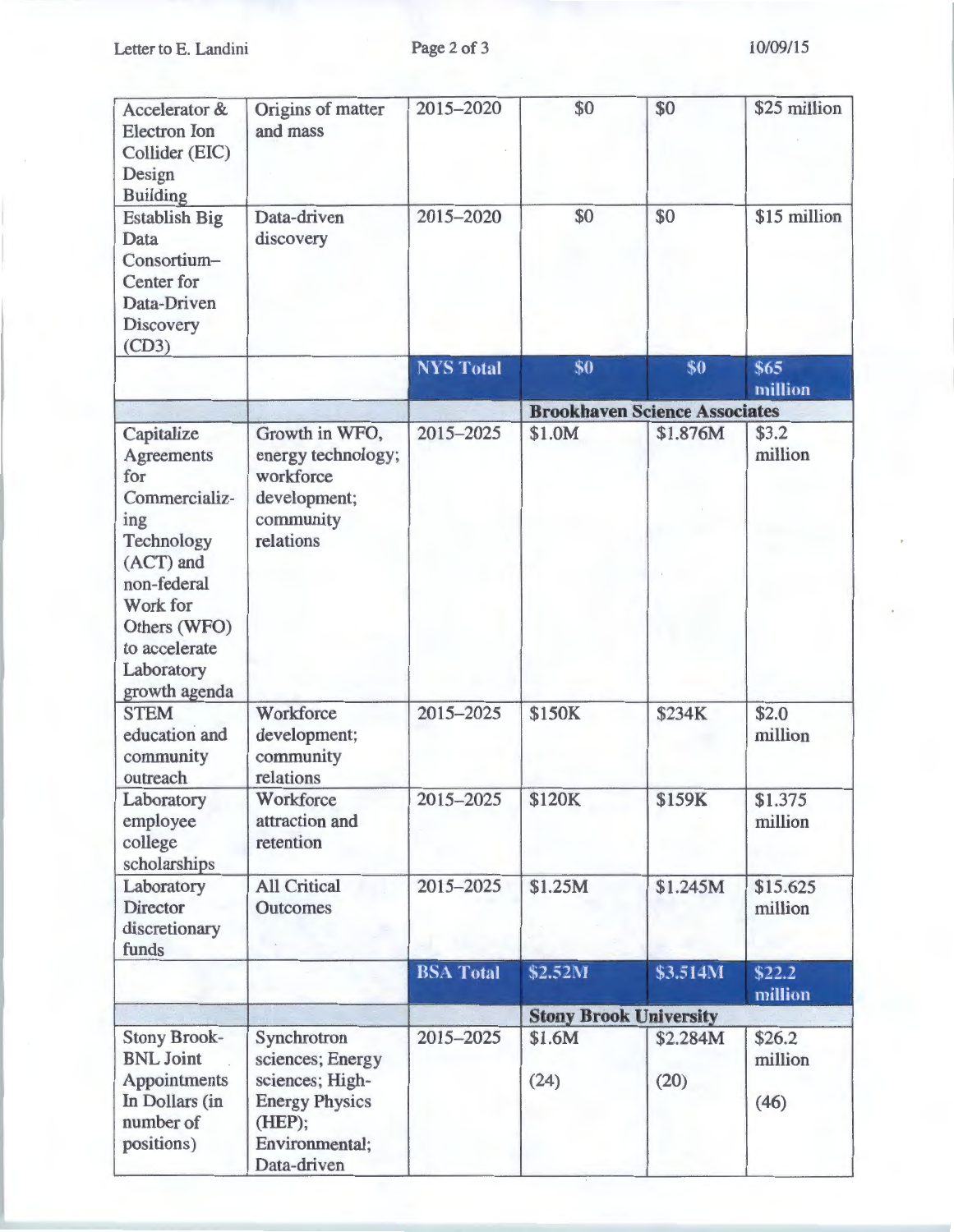Letter to E. Landini Page 3 of 3 10/09/15

|                                                                                                           | Discovery                                                                                    |                                                       |                             |                  |                         |
|-----------------------------------------------------------------------------------------------------------|----------------------------------------------------------------------------------------------|-------------------------------------------------------|-----------------------------|------------------|-------------------------|
| <b>Stony Brook-</b><br><b>BNL Seed</b><br><b>Grant Program</b><br>and other<br>related support            | <b>All science Critical</b><br><b>Outcomes</b>                                               | 2015-2025                                             | \$200K                      | \$196K           | \$2 million             |
|                                                                                                           |                                                                                              | <b>Stony</b><br><b>Brook</b><br><b>Total</b>          | \$1.8M<br>(24)              | \$2.480M<br>(20) | \$28.2<br>million       |
|                                                                                                           |                                                                                              |                                                       | <b>Partner Universities</b> |                  |                         |
| Partner<br>Universities-<br><b>BNL Joint</b><br>Appointments<br>In Dollars (in<br>number of<br>positions) | <b>Transformation of</b><br>synchrotron<br>science; in<br>operando/in situ<br>energy science | 2015-2020                                             | \$140K<br>(4)               | \$256K<br>(4)    | \$3.0<br>million<br>(4) |
|                                                                                                           |                                                                                              | <b>Partner</b><br><b>Universities</b><br><b>Total</b> | \$140K                      | \$256K           | \$3.0<br>million        |
| <b>GRAND</b><br><b>TOTAL</b>                                                                              |                                                                                              |                                                       | \$4.46M                     | \$6.250M         | \$118.4<br>million      |

If you have any questions, please do not hesitate to contact me.

Sincerely,

 $\beta$ unf Byh for Peter Ferrain

Peter Ferrara BSA Acting Chief Financial Officer

cc: J. Anderson (BSA/BNL) F. Crescenzo (DOE-BHSO) R. Gordon (DOE-BHSO) D. Gibbs (BSA/BNL) R. Reeder (BSA/SBU) S. Stanley (BSA/SBU) R. Townsend (Battelle) R. Tribble (BSA/BNL)